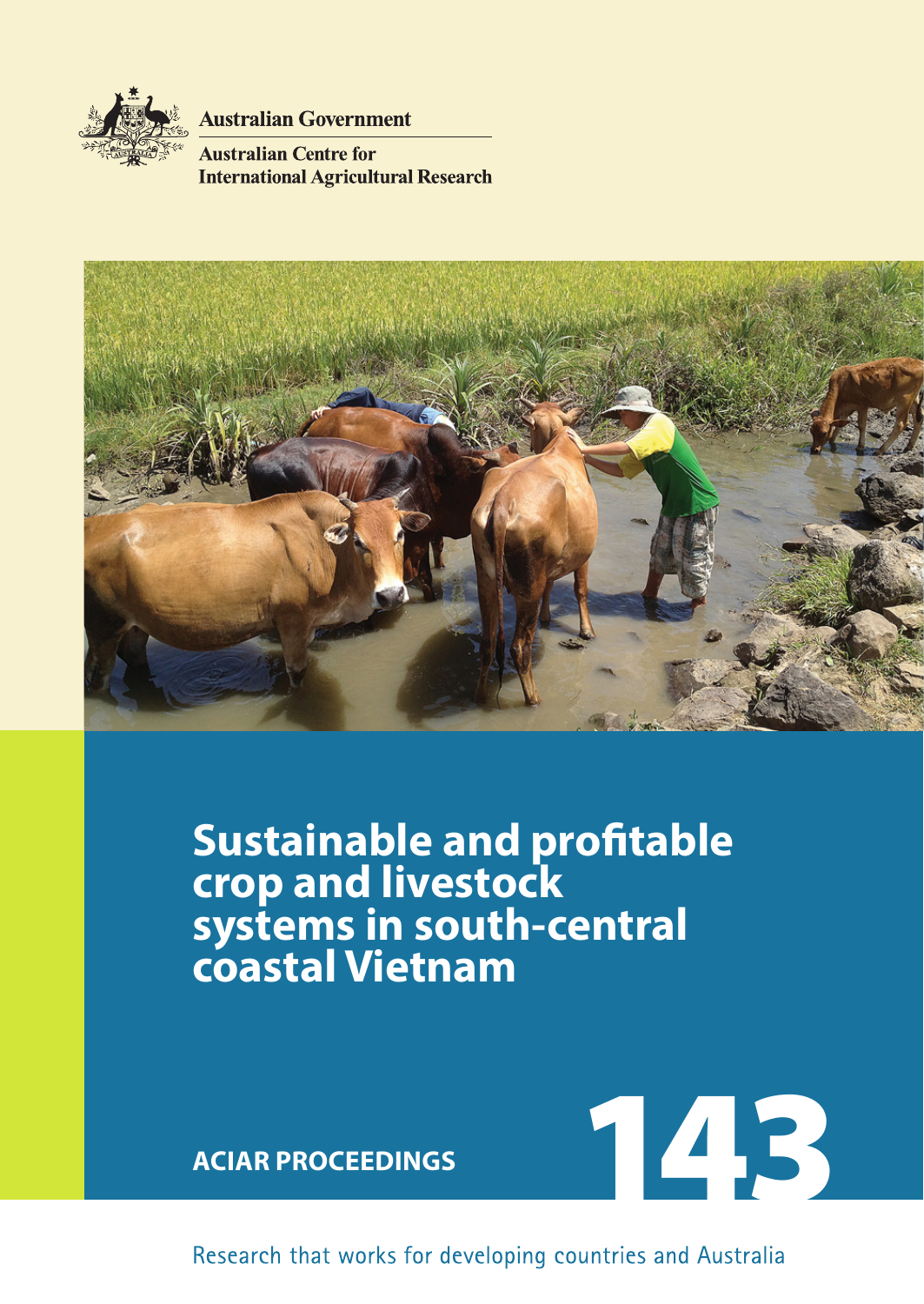# **Sustainable and profitable crop and livestock systems in south-central coastal Vietnam**

# **Proceedings of the final workshop held in Quy Nhon, Vietnam, 5–6 March 2013**

*Editors:* Surender Mann, Mary C. Webb and Richard W. Bell



aciar.gov.au

2015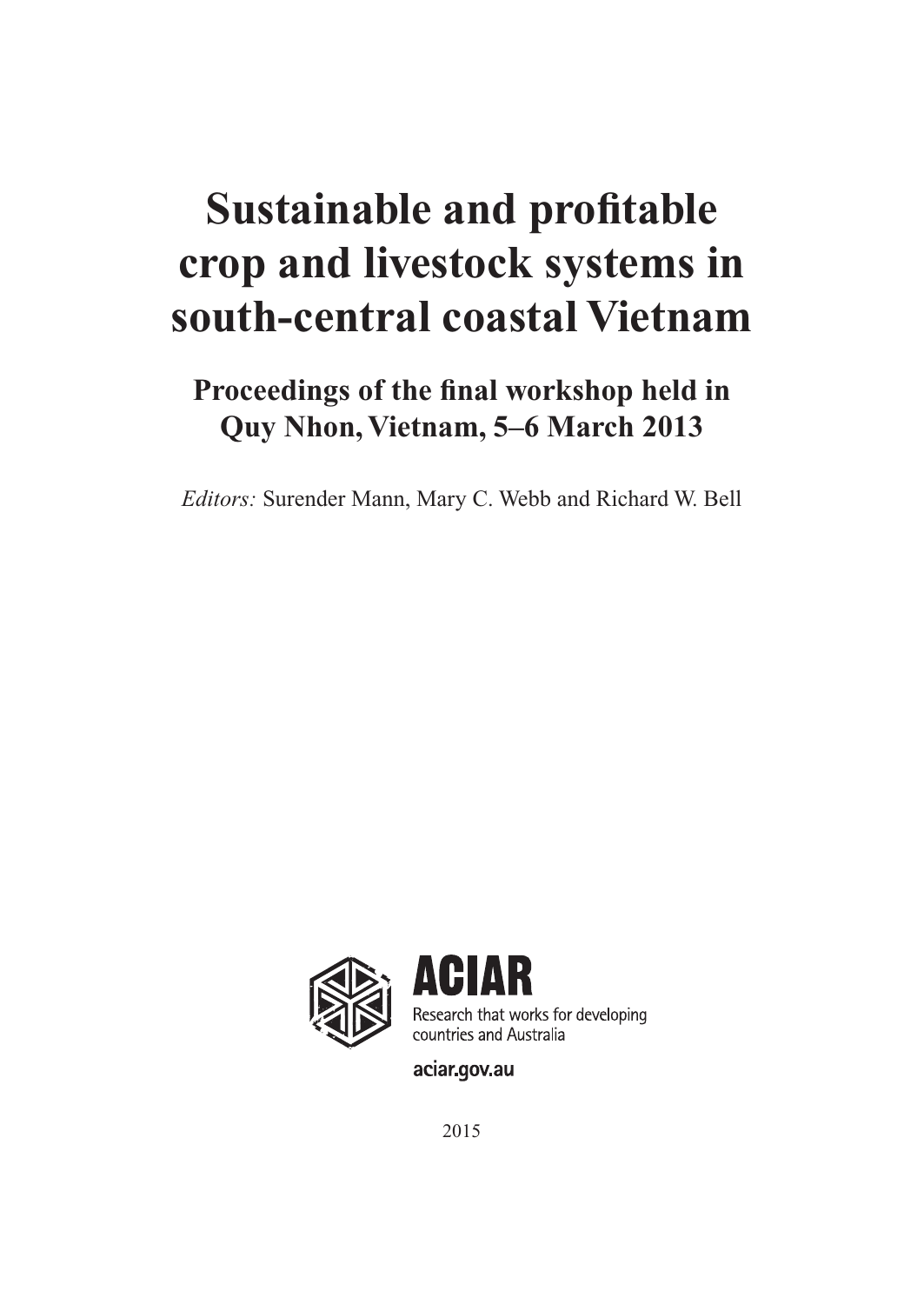The Australian Centre for International Agricultural Research (ACIAR) was established in June 1982 by an Act of the Australian Parliament. ACIAR operates as part of Australia's international development cooperation program, with a mission to achieve more productive and sustainable agricultural systems, for the benefit of developing countries and Australia. It commissions collaborative research between Australian and developing-country researchers in areas where Australia has special research competence. It also administers Australia's contribution to the International Agricultural Research Centres.

Where trade names are used this constitutes neither endorsement of nor discrimination against any product by ACIAR.

#### **ACIAR PROCEEDINGS SERIES**

This series of publications includes the full proceedings of research workshops or symposia organised or supported by ACIAR. Numbers in this series are distributed internationally to selected individuals and scientific institutions, and are also available from ACIAR's website at  $\langle \text{aciar.gov.au} \rangle$ . The papers in ACIAR Proceedings are peer reviewed.

- © Australian Centre for International Agricultural Research (ACIAR) 2015 This work is copyright. Apart from any use as permitted under the *Copyright Act 1968*, no part may be reproduced by any process without prior written permission from ACIAR, GPO Box 1571, Canberra ACT 2601, Australia, [aciar@aciar.gov.au](mailto:aciar@aciar.gov.au)
- Mann S., Webb M.C. and Bell R.W. (eds) 2015. Sustainable and profitable crop and livestock systems in south-central coastal Vietnam. Proceedings of the final workshop held in Quy Nhon, Vietnam, 5–6 March 2013. ACIAR Proceedings No. 143. Australian Centre for International Agricultural Research: Canberra. 240 pp.

ACIAR Proceedings – ISSN 1038-6920 (print), ISSN 1447-0837 (online)

ISBN 978 1 925133 60 8 (print) ISBN 978 1 925133 59 2 (PDF)

Technical editing by Mary Webb, Canberra Design by Peter Nolan, Canberra Printing by CanPrint

Cover: Smallholder crop and livestock management systems and their implications in south-central coastal Vietnam. (Photo: Richard W. Bell)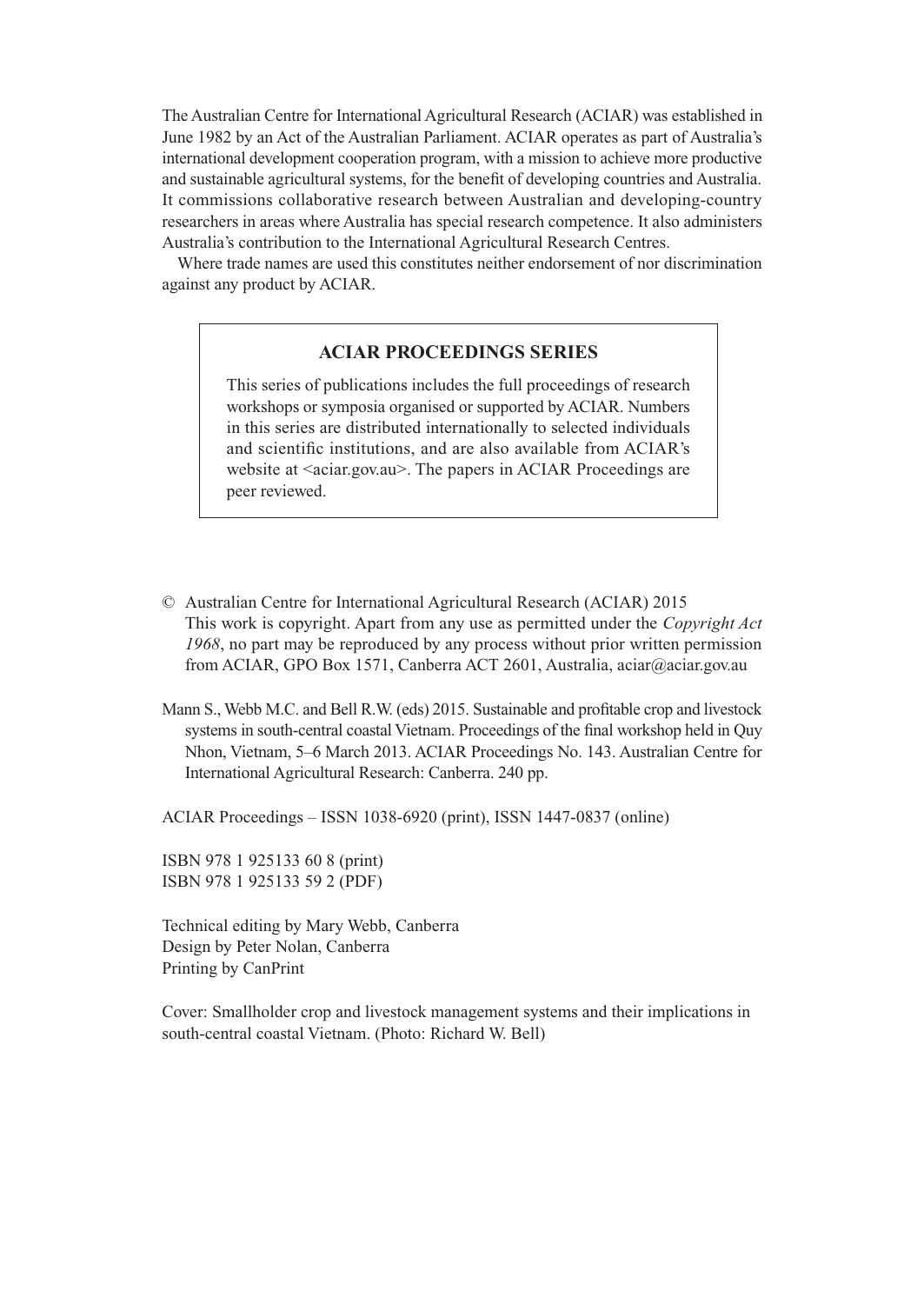# **A survey of surface and groundwater quality contamination in south-central coastal Vietnam**

# **Do Thi Thanh Truc1, Surender Mann2, Nguyen Quang Chon1 and Richard W. Bell2**

#### *Abstract*

Contamination of groundwater is posing a threat as a result of intensification of agriculture in south-central coastal (SCC) Vietnam. Increased use of chemical fertilisers on rice and vegetable crops and increased density of cattle around settlements are the main reasons for groundwater contamination. Villagers are dependent on groundwater and stream water as a supply for daily use and for crop irrigation. The risk of surface and groundwater contamination from nutrient run-off and leaching is likely to be high in coastal areas as the majority of the soils represent sands. However, few data exist to confirm this. The objective of this study was to collect and test water samples from various sources (bore wells, open wells, streams and irrigation canals) at different times of the year—mainly from An Chan commune, Tuy An district, Phu Yen province, where intensification of crops and livestock has taken place in recent years. Sampling was carried out from April 2011 to April 2012.

The results indicated that dissolved phosphate  $(PO_4^{3-})$  and nitrate  $(NO_3^-)$  levels mainly met the criteria that are regulated for drinking water, at least to the minimum standard. However, in some samples of surface water for phosphate and surface and groundwater for nitrate, the levels were too high—up to 10.9 mg  $NO_3^-/L$  was found in stream/canal water, and up to 14 mg  $PO_4^3$ -/L and 50 mg  $NO_3^-/L$  in groundwater. These results confirm that contamination of surface and groundwater is a problem affecting An Chan commune and highlights the need to implement strategies to improve nutrient management on coastal sands in the SCC region. The outcomes from this study confirm that future detailed research is required to determine the sources of water contamination. Key sources are likely to include fertilisers applied to rice and vegetables, wastes from cattle and fisheries, and also human waste, due to lack of proper drainage systems in this region

# **Introduction**

Population growth, along with rural and urban development, puts pressure on water resources through increasing demand and accelerates the rate of water pollution in affected areas. Such pressures are threatening the sustainability of water resources

in south-central coastal (SCC) Vietnam but to date there has been limited study on the impacts of rural and urban development on groundwater quality in this region.

The sandy terrain with shallow unconfined groundwater that occurs along the coastal zone of SCC Vietnam is one such area where groundwater quality can be affected as a result of intensification of crops and livestock. Phu Yen province is a typical example. It lies on the coast and has a sandy terrain with an average annual rainfall of 1,800–2,100 mm. It has a short wet and long dry season and droughts are a regular feature of this region during summer.

<sup>1</sup> Institute of Agricultural Science for Southern Vietnam (IAS), Ho Chi Minh City, Vietnam

School of Veterinary and Life Sciences, Murdoch University, Murdoch, Western Australia Email: [truc.dtt@iasvn.org](mailto:truc.dtt@iasvn.org)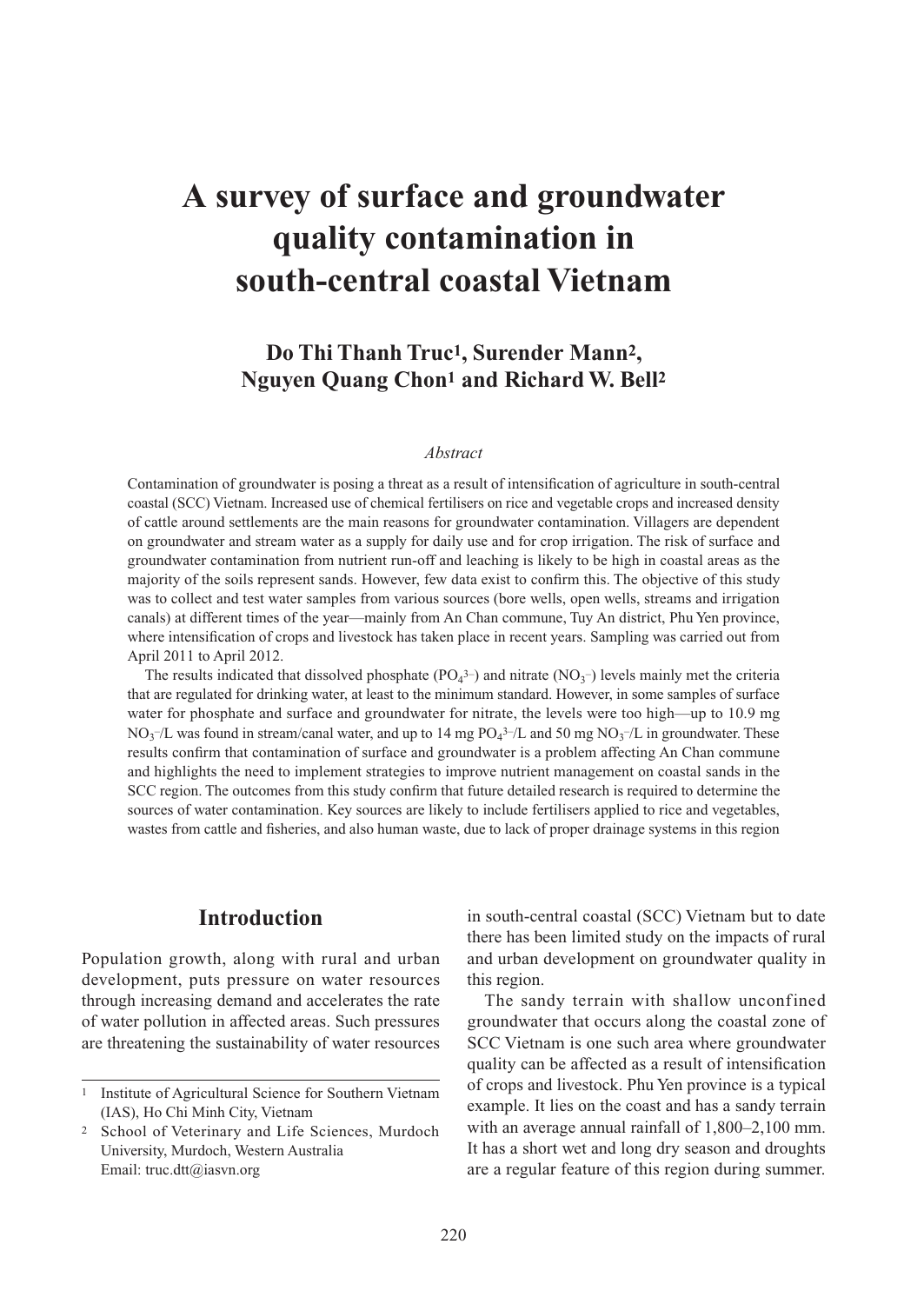Similar rainfall patterns also occur in Khanh Hoa and Quang Nam provinces, while Binh Thuan and Ninh Thuan provinces, located at the southern end of SCC Vietnam, have an annual average rainfall of 700 mm.

An Chan is one of 15 communes belonging to Tuy An district, Phu Yen province. An Chan has a population of 9,243 spread over 13.53 km2, with crops, livestock and fisheries as the main sources of income for the rural people. With an area of 682.4 hectares (ha), 50% of agricultural land in the commune is used for annual crops such as vegetables and rice (unpublished An Chan commune final report, December 2011). Farmers have small landholdings and are used to traditional farming practices. Apart from having poor fertility sandy coastal terrain, water resources have contributed to an agroecological zone characterised by shallow groundwater, wells, bores and run-off water. Such groundwater resources are unconfined and shallow, making them vulnerable to seawater intrusion and pollution from nutrient and agricultural chemical leaching.

Nutrient leaching occurs when accumulation of nutrients such as nitrate  $(NO<sub>3</sub><sup>-</sup>)$  and phosphate  $(PO<sub>4</sub><sup>3–</sup>)$  in the soil profile coincides with, or is followed by, a period of high irrigation or rainfall (Di and Cameron 2002). Thus, poor management of nitrogen (N) and phosphorus (P) fertilisers, manures and irrigation are likely to be primary sources of nutrient contamination in groundwater associated with the sands of SCC Vietnam. Increasing nitrate concentrations in groundwater were recorded in Ninh Thuan province within the regions where agricultural production had intensified (Keen et al. 2011). High nitrate levels in groundwater and surface water used for human consumption are of particular concern due to the serious health risk they pose (WHO 2011).

According to Australian guidelines (ARMCANZ and ANZECC 2000), the permissible nitrate concentrations in water should be less than 10 mg  $NO<sub>3</sub>$ -/L for drinking water. While phosphate is of less concern for drinking water, it does pose an environmental pollution risk, contributing to bluealgae blooms and growth of pathogens that pose a risk to human health. As is common in SCC Vietnam, groundwater is the main source of drinking water in An Chan commune, but the quality of this water is not known. With agriculture intensifying in An Chan and surrounding areas, it is likely that water quality is poor or at least in decline. In this chapter, we report on a water quality survey undertaken in An Chan between April 2011 and April 2012.

# **Materials and methods**

The investigation was carried out for different water bodies, including surface water (in streams and agricultural irrigation canals) and groundwater (bore wells and open wells) in An Chan commune, Tuy An district, Phu Yen province, with particular reference to three villages in which the income of villagers is based mainly on agriculture and fisheries—namely, Phu Thanh, Phu Phong and Phu Quy villages.

The surface water collection points were chosen by elevation from upstream of the irrigation canal, and then by tracking the flow of the water downstream (Figure 1). Groundwater samples were collected from households with bore wells and open wells along a transect from west to east (Figure 1).

Samples of water were collected five times over 1 year from April 2011 to April 2012 . In the first year, timing of sampling was based on application of nutrients to crops to test their presence in different water bodies at crop harvesting periods, in April, May and November. In 2012, February and April were chosen for sampling water at the beginning and end of a crop season.

Samples were tested for electrical conductivity (EC), pH, phosphate and nitrate. The samples were filtered on site through a 0.45 mm cellulose acetate membrane filter, and kept in plastic vials in a cold container during transport to the laboratory for analysis. The level of phosphate was analysed using the ammonium molybdate spectrophotometer method (International Organization for Standardization (ISO) 6878:2004) and nitrate using the spectrometric method using sulfosalicylic acid at 415 nm wavelength (ISO 7890-3:1998 E).

The quality of water was assessed based on the parameters used for selection of the surface and groundwater resources in the water supply system (Table 1).

### **Results and discussion**

#### **Climate**

The average temperature in this region remained between 25 and 29 °C throughout the study period. The main rainy season was between October and December and the rest of the period had low rainfall (Table 2). Evaporation was highest in May when the temperatures were highest.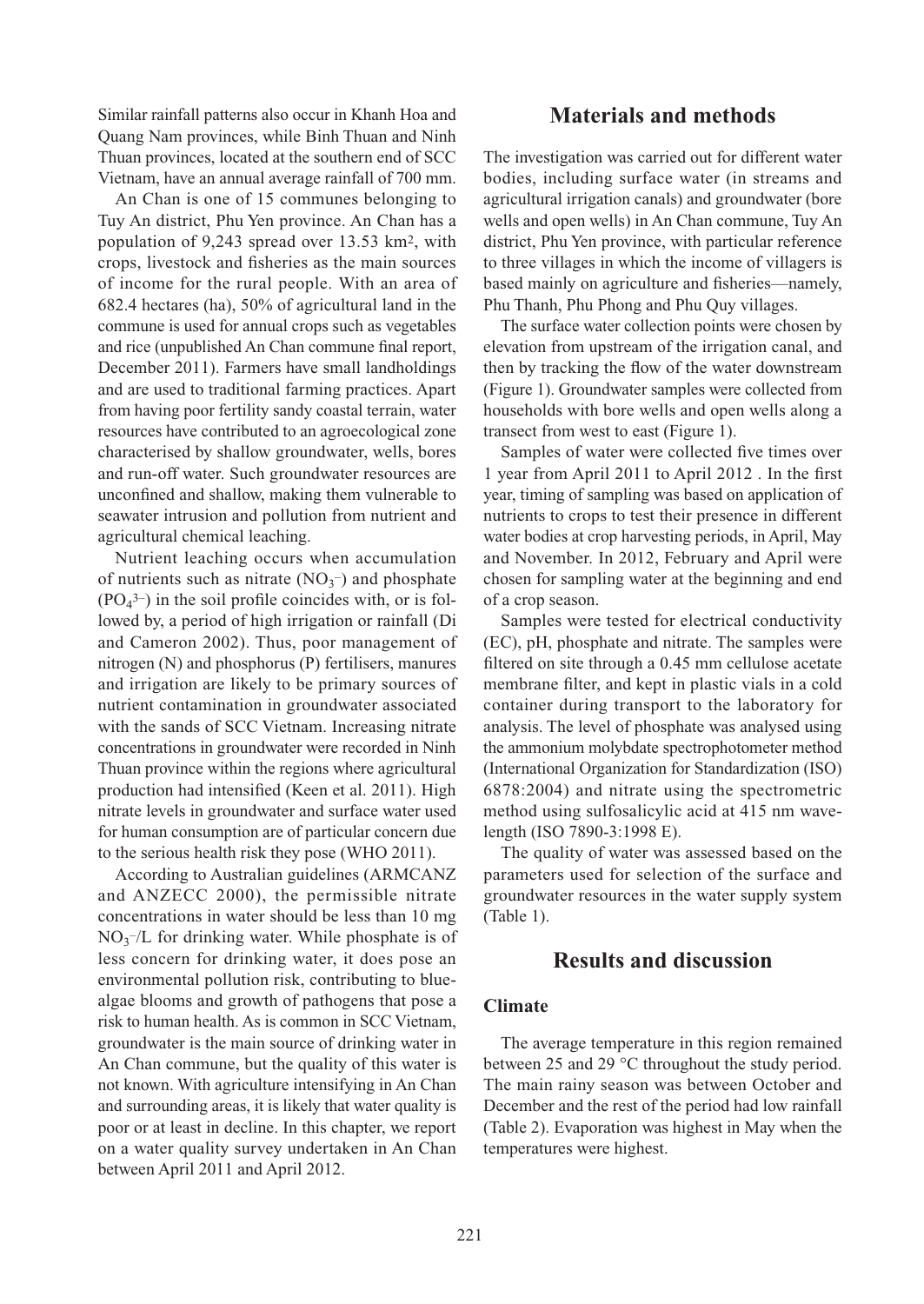

**Figure 1.** Sites for water samplings in An Chan commune, Phu Yen province, Vietnam. Note: yellow points indicate surface water sites and the red points refer to bore well and open well sites.

| Levela | Parameters            |                              |                               |  |  |  |  |  |
|--------|-----------------------|------------------------------|-------------------------------|--|--|--|--|--|
|        | pH                    | Nitrate $(NO_3^-)$<br>(mg/L) | Phosphate $(PO43–)$<br>(mg/L) |  |  |  |  |  |
| А      | $6.5 - 8.5$           |                              | 0.0                           |  |  |  |  |  |
| B      | $6.0 - 9.0$           | $<$ 6                        | <1.5                          |  |  |  |  |  |
|        | $>9.0$ and $\leq 6.0$ | <10                          | < 2.0                         |  |  |  |  |  |

Table 1. Criteria for surface and groundwater quality

 $A = good$ ;  $B = medium$ ;  $C = poor$ 

Source: Vietnamese standard for water quality TCXD 233: 1999

**Table 2.** Average monthly temperatures, total monthly rainfall and evaporation in An Chan commune, Tuy An district, Phu Yen province, 2011–12

| Date          | Temperature<br>$(^\circ C)$ | Rainfall<br>(mm) | Evaporation<br>(mm/day) |
|---------------|-----------------------------|------------------|-------------------------|
| April 2011    | 26.0                        | 128              | 90                      |
| May 2011      | 28.8                        | 115              | 130                     |
| November 2011 | 26.0                        | 308              | 69                      |
| February 2012 | 24.5                        | 31               | 75                      |
| April 2012    | 27.9                        | 152              | 89                      |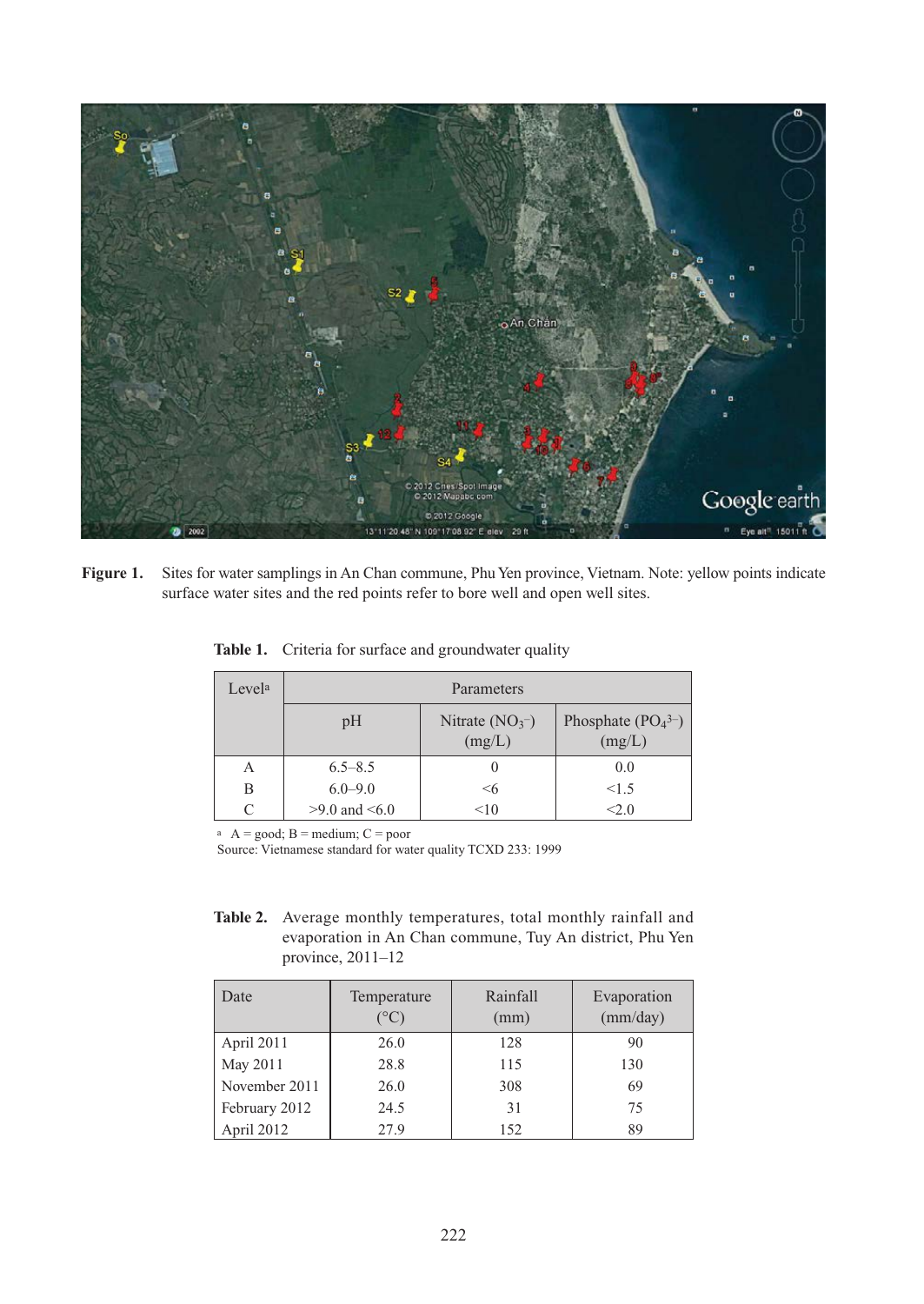| Water source   | pH            |             |                  |                  | $EC$ (dS/m)   |               |                          |                  |                  |               |
|----------------|---------------|-------------|------------------|------------------|---------------|---------------|--------------------------|------------------|------------------|---------------|
|                | April<br>2011 | May<br>2011 | November<br>2011 | February<br>2012 | April<br>2012 | April<br>2011 | May<br>2011              | November<br>2011 | February<br>2012 | April<br>2012 |
| Streams/canals | 7.6           | 8.0         | 7.6              | 7.8              | 7.4           | 0.863         | 1.207                    | 0.292            | 0.338            | 0.331         |
| Open wells     | 7.1           | 7.0         | 7.2              | 7.6              | 7.3           | 0.516         | 0.509                    | 0.345            | 0.394            | 0.400         |
| Bore wells     | 7.3           | -           | 7.3              | 7.6              | 7.2           | 0.750         | $\overline{\phantom{a}}$ | 0.631            | 0.289            | 0.601         |

**Table 3.** Values of pH and electrical conductivity (EC) for surface water and groundwater in An Chan commune, 2011–12

#### **pH and electrical conductivity**

The pH of water was neutral at all times of sampling (Table 3) and was within the range specified for drinking water (Table 1). The EC was a bit higher during April–May 2011 compared with other times of sampling; however, the values were still in the acceptable range. Higher concentrations of salts in the water as a result of the dry period may have been the cause of elevated EC levels. Lower EC levels during November–February—the main rainy season, when the watertable is almost at the surface—were the result of dilution.

#### **Nitrate**

#### *Surface water quality*

Samples were taken from upstream to downstream following the gradient of water flow of the irrigation canal. The sampling points are shown in Figure 1. The lowest values of nitrate were recorded in February 2012, while the highest values were recorded in November 2011 (Figure 2). Almost all samples were within the acceptable range (level A or B in Table 1). There was no clear pattern in nitrate concentrations along the gradient of the water flow of the canal. A rapid change from 2.7 mg  $NO<sub>3</sub>$ /L to an unacceptably high 10.9 mg  $NO_3$ -/L was recorded in November 2011 between the first and second sampling points. 2011 was a year of relatively low rainfall and this may have been the cause of high nitrate levels. In addition, nitrogen fertiliser applied to crops adjacent to the canal may have been the cause of high nitrate levels as intensification of crops requires regular application of fertilisers.

#### *Groundwater quality*

Values of nitrate in open wells and bore wells varied significantly in the study area. Both types of wells are used for irrigation and to meet water requirements for daily household activities. Open wells had



**Figure 2.** Nitrate-nitrogen level in surface water in An Chan commune, 2011–12. Note: there was no water in sampling points 3 and 4 in May 2011 (hence, no data).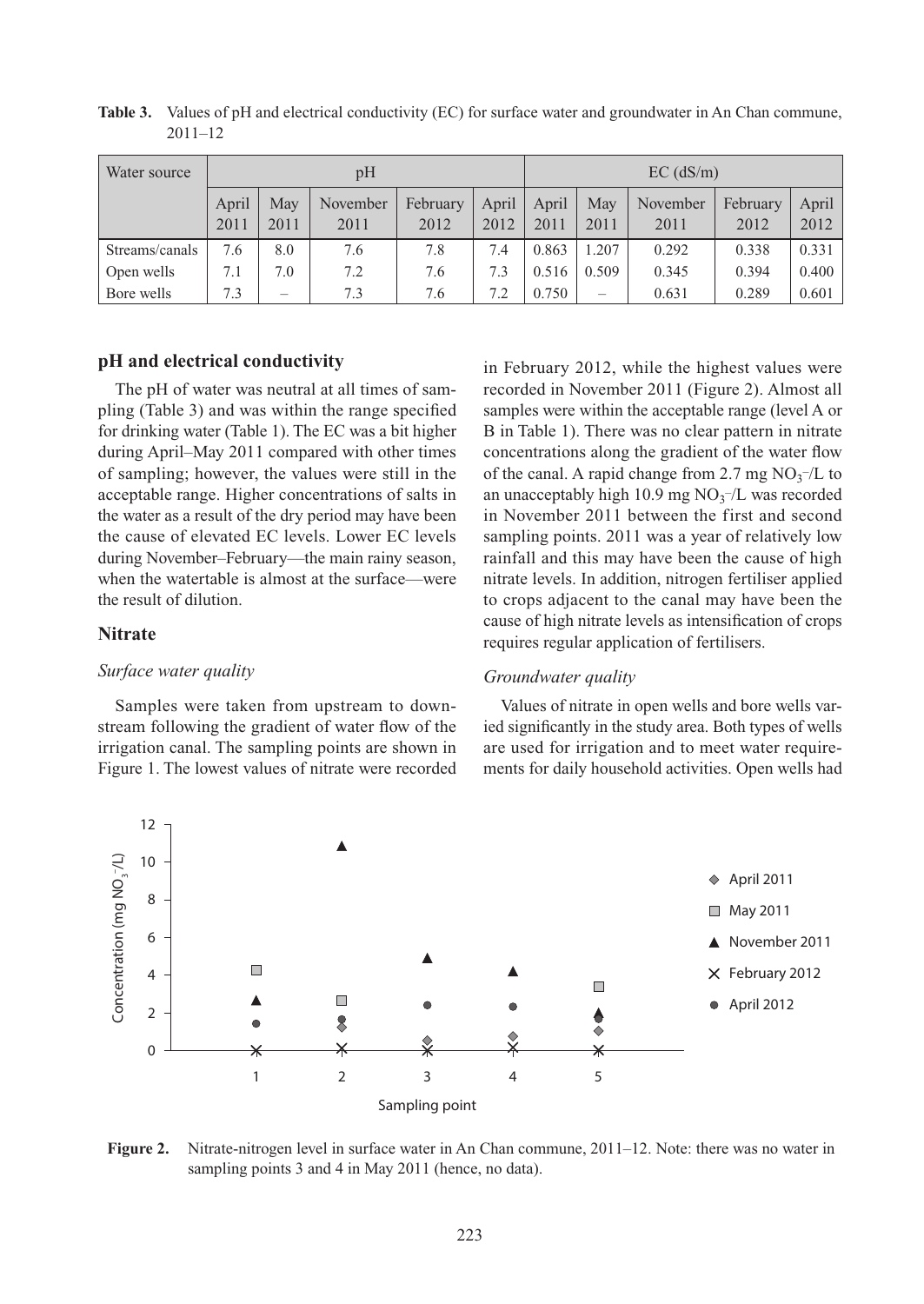acceptable as well as high nitrate levels (classed as level C, Table 1) in quality (Figure 3). Bore wells had the same pattern as open wells but some of their values reached as high as 50 mg  $NO<sub>3</sub>$ -/L (Figure 4). Higher rainfall in some months may have diluted nitrate concentrations in open wells more than in bore wells, and/or the greater depth of open wells (5 m) compared with bore wells (4 m) may contribute to variability in nitrate levels.

#### **Phosphate**

Concentrations of phosphate in both surface water and wells are shown in Figures 5 and 6. Streams and canals (surface water) had acceptable levels of phosphate  $(\leq 2 \text{ mg } PO_4^{3-}/L)$ . However, both open wells and bore wells had higher levels of phosphate  $(8-14 \text{ mg } PO_4^{3-}/L)$  during April 2012, which reflects the impact of the dry season.



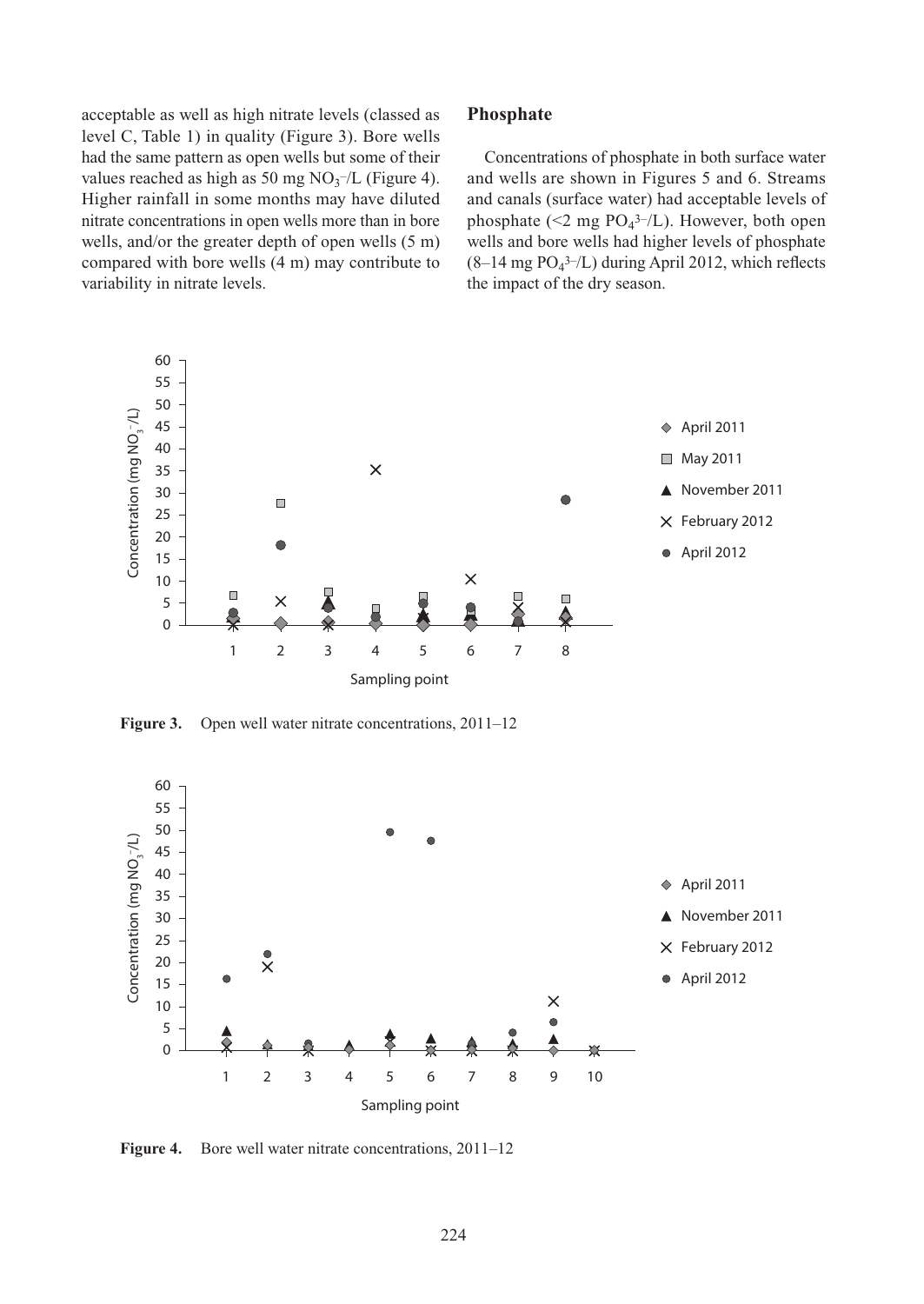Water in open wells had higher levels of phosphate than in bore wells throughout the sampling period and were often much higher than the recommended limits for drinking water of 2 mg  $PO<sub>4</sub><sup>3–</sup>/L$  (Figure 6). Most open wells have clear water while bore wells are sometimes muddy; hence, people prefer to use open

wells rather than bore wells. However, based on these results, bore wells have a better water quality than open wells in terms of phosphate content.

The survey period was too short to draw long-term conclusions. In addition, one would have assumed that the trend for phosphate and nitrate levels would





**Figure 6.** Concentration of phosphate in open (O) wells and bore (B) wells, 2011–12. Note: open wells were not sampled in May 2011